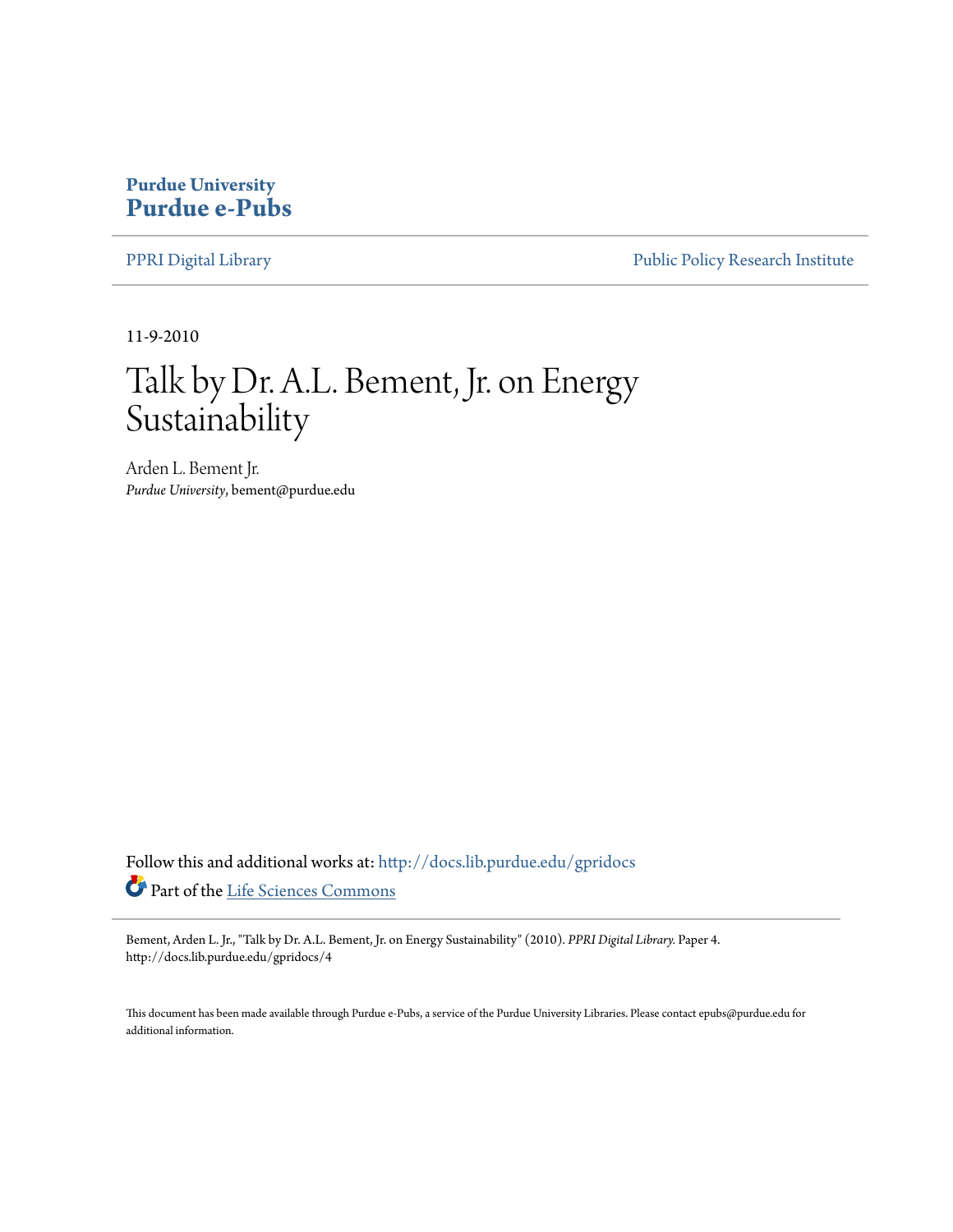#### Talk by A.L. Bement, Jr. on Energy Sustainability Before the Purdue Energy Club Tuesday, November  $9<sup>th</sup>$ , 6-7 pm Krannert G018

The following remarks were invited by Purdue's Energy Club based on questions prepared by the club students. The meeting took place on November 9, 2010 and was well attended. The responses to the questions elicited were many well posed follow-up questions and comments.

# Q. Where does energy sustainability stand now (policies in place and driving factors for energy sustainability)

#### R. Response

- a. I am assuming a broad definition of energy sustainability, to include energy for transportation, buildings, manufacturing, and energy production. I will exclude energy exports, since imports far overshadow exports.
- b. The Obama Administration's priorities place energy sustainability at a high level because it is a top driver of our economy. Energy is a major component of complex-coupled global policy issues. For example, one cannot have sustainable energy without sustainability food production, a sustainable environment and ecology, and a sustainable economy. Energy also is coupled with other complex systems such as security, health, and quality of life. In an information economy, energy is a critical determining factor. The Administration recognizes this and has set the following priorities as part of its economic agenda:
	- Provide short term relief to American families (cost of energy)
	- Eliminate current oil imports from the Middle East and Venezuela within 10 years
	- Create millions of green jobs
	- Reduce greenhouse gas emissions by 80% by 2050
	- 1.Each one of these goals is dependent on energy
	- 2.As part of this plan the Administration places a high priority on educating more American students in science, engineering and entrepreneurship for careers related to clean energy
- c. Also much of the policy development in the United States is sub-national, with many states providing leadership in energy policies. For example:
	- 1.Over 400 cities in 50 states, representing approximately 20% of the U.S. population, have adopted the Kyoto protocol.
	- 2.The U.S. Department of Energy and Environmental Protection Agency have issued a national action plan to state policy makers proposing a 50% reduction in energy demand by 2020 and a reduction in greenhouse gas emissions equivalent to the emissions from 90 million vehicles. There are now regional coalitions in place to promote aggressive initiatives in response to this proposition.
	- 3.One of the more active states is the State of California, which if a sovereign nation, would be the world's  $7<sup>th</sup>$  largest economy and the 12<sup>th</sup> largest emitter of greenhouse gases.
	- 4.The governor of California has called for the: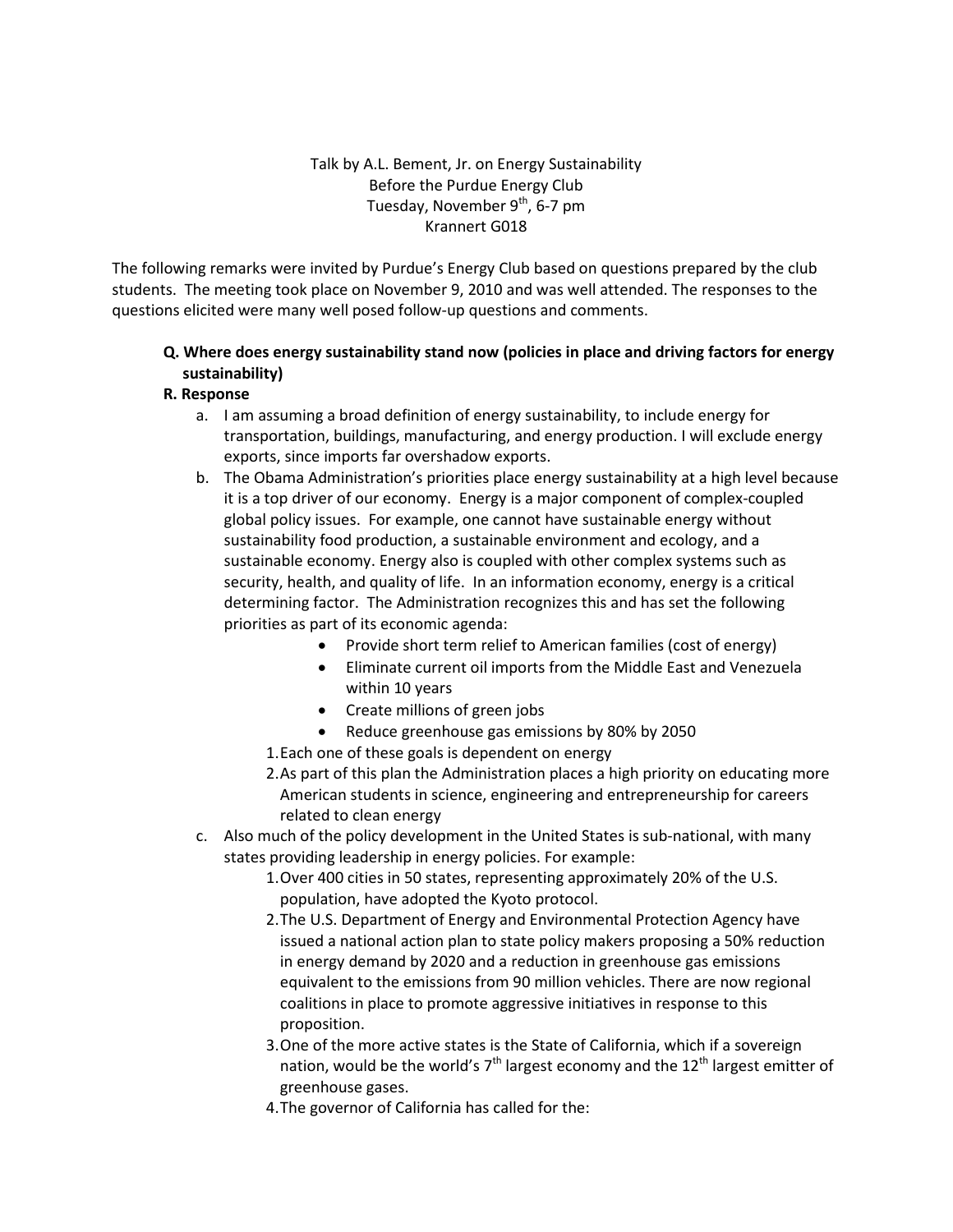- Greater use of alternative fuels
- The installation of more green energy
- The creation of green jobs
- The reduction of tailpipe emissions from automobiles
- Promotion of hydrogen as an alternative fuel
- Tax exemptions for auto makers to produce zero-emission cars
- The installation of 3,000 megawatts of solar energy systems on homes and buildings
- 5. Because of high unemployment and economic stresses in California it is doubtful that the legislature will accommodate all of the governor's requests. However, with the change in the governorship California will be a state to watch in the coming months.
- 6.Energy sustainability is also critical for food security and sustainability. About 40% of energy use in the U.S. is used for food production and processing. Water and soil sustainability are also critical to these needs, and will be determining factors in the production and conversion of biofuels.

# Q. Is energy sustainability necessary? If so, how soon do we need to become sustainable? R. Response

- a. Energy sustainability is essential for the U.S. to maintain worldwide competitiveness. Productive capacity for manufactured products and high value-added services has taken ascendancy in the information age over the production of natural commodities. In today's economy, however, the greatest annual growth in GDP is occurring in the developing world partly because of the rising world demand for commodities, especially those in limited supply, and because of the growth of manufacturing in these countries. In contrast, the GDP growth in the developed world is stagnating because of shifts in global competitiveness due to labor cost disparities. This has brought about the intentional weakening of the dollar in the United States to retain and create jobs through exports. Energy is a critical offset to high labor rates in order for the U.S. to remain competitive.
- b. Much of our low cost energy is supplied by hydro power, which unfortunately has reached saturation. Another category of relatively, low-cost production is from fossilfired generation plants. About twenty-percent comes from nuclear energy. There is political interest in retaining fossil-derived energy, since the U.S. is the "Saudi Arabia" of coal, especially coal of high energy content. However, to retain coal- and natural gasfired plants and reduce our carbon footprint we will require greater conversion efficiencies through co-generation and the capture, sequestering, or conversion of emitted carbon dioxide. These measures will substantially raise the cost of coal-derived energy and will change the comparative advantages relative to natural gas-, nuclear-, solar-, and wind-derived energy.
- c. The role of energy impacts on our total economy can be measured by the nation's contribution to the emission of greenhouse gases. When measured on a per capita basis, the U.S. and China rank as the world's largest emitters of greenhouse gases. However, when measured on the basis of GDP, the United States ranks relatively low, comparable with the European Union and somewhat above Japan, which is the lowest in the world. On this basis, China would still rank number one.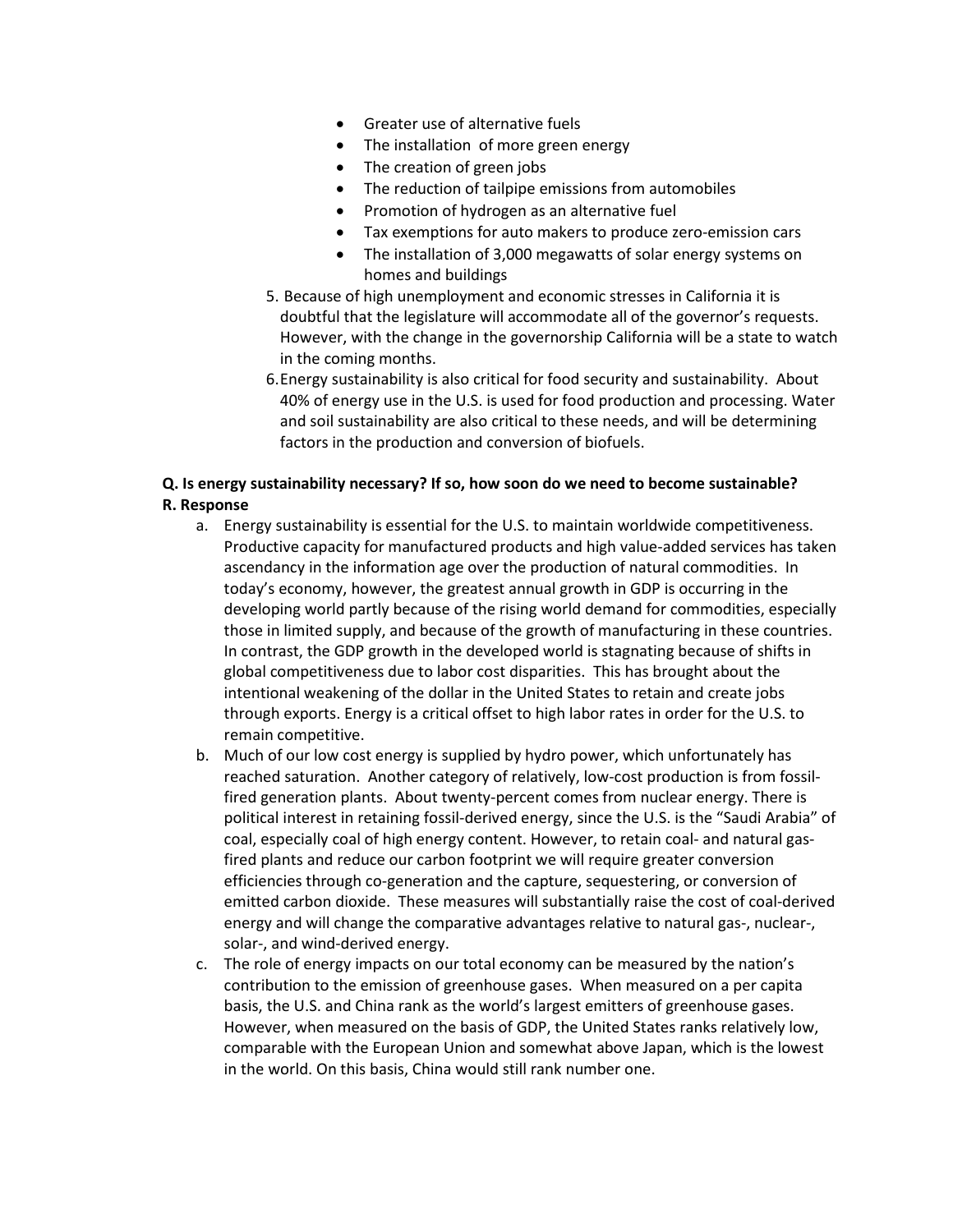Q. What are future policies and practices that could be implemented to get us to become sustainable?

#### R. Response

a. As a measure of responding to this need the DOE Office of Energy Efficiency and Renewable Energy is developing a family of projects to define pathways to reduce GHG emissions by 80% by 2050. The emphasis has evolved away from the traditional approach of looking at energy efficiency by industrial sector to explore GHG emissions at the unit production level. It applies three distinct levers: carbon intensity, energy intensity and use intensity. From previous experience work on reducing energy intensity alone cannot achieve the desired levels of reductions. Strategies for de-carbonizing energy inputs are relatively straightforward. What is really challenging in addressing use intensity without reducing utility and productivity.\*

\*paraphrased from personal communications with Thomas Schneider, NREL

- b. Greater emphasis is needed in the smart use of energy. This will require greater emphasis on developing a smart grid and smart metering and changes in rate policies and incentives to shift energy use to off-peak times of the day and flatten the 24-hour demand cycle. Currently, most rates are flat because of the inability to track energy use throughout the day. Smart metering will enable this.
- c. Current strategies of producing bio-fuels are not sustainable. Work by Professor Tyner in the Agricultural Economics Department shows that the net energy derived from corn-based ethanol is not economical sustainable because of the amount of energy consumed in planting, harvesting, and transporting grains to ethanol producers. Little research has been done to analyze water and soil sustainability in shifting national production from carbon-based to bio-based fuel production. Fortunately, Purdue researchers are paying attention to third and fourth generation bio-fuel conversion that has many advantages:
	- i. They focus on bio-conversion to produce butanol or gasoline and other hydrocarbon derivatives from cellulose and lignin that can provide greater economic sustainability and reduce competition with food production.
	- ii. They allow the use of current engine technologies, storage and pipeline infrastructures, and refinery capacity, greatly reducing the demand for new, massive capital formation to meet national goals for biofuels.
	- iii. The increased emphasis on green, smarter, LEED buildings to reduce energy consumption and provide for more effective use of building materials is a national movement that is gaining traction. The extension to the Mechanical Engineering building at Purdue is an example of the use of LEED technologies. Unfortunately, these practices are not as applicable to improving energy use in existing building and housing stocks, and may require greater financial incentives to apply.
- Q. What role do specific alternative energies play in the future energy portfolio. Is sustainable energy economical? How will it affect our future economy?
- R. Response
	- a. Green, renewable energy is already a major component of energy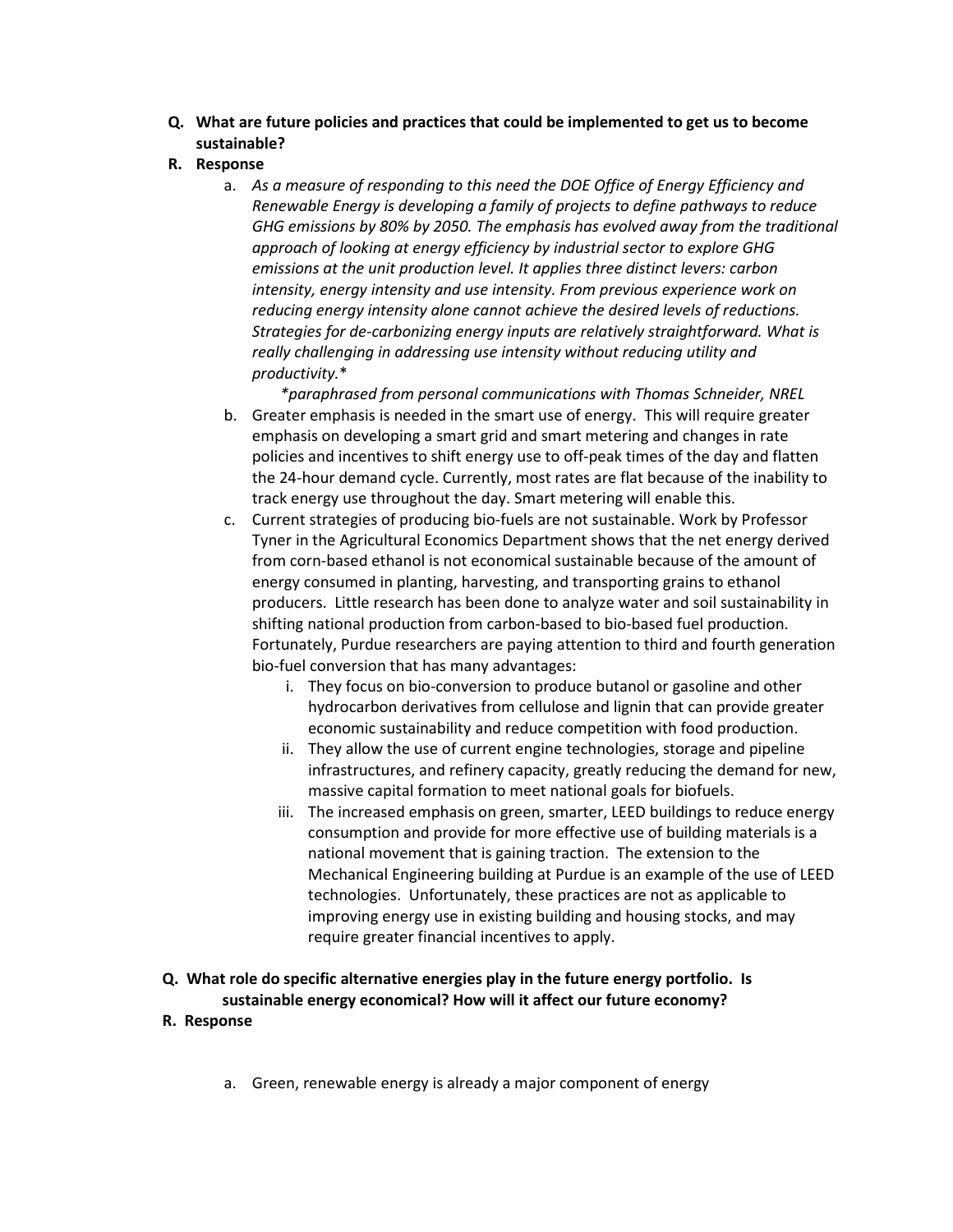generation in the U.S. The U.S. is the world's largest producer of nuclear energy and leads the world in installed wind power. It also has the world's largest solar generating station, and remains the world's leader in installed geothermal capacity. Most cars on the road today run on blends of up to 10% ethanol, and there are already more than 8 million E-85-compatible vehicles on the roads designed to run on blends ranging to 85% ethanol.

- b. Solar and wind energy have high interest. Both are relatively expensive with wind energy being the most viable in most parts of the country. Both rely on energy storage to be sustainable. There is scarce water storage in the U.S. and battery, capacitors and fuel cells are very expensive. Consequently, these forms of renewable energy depend on large base-load fossil and nuclear power plants to achieve uninterruptable supply.
- c. Nuclear energy is undergoing resurgence in the U.S. with about twelve plants already
- d. licensed and about six in various stages of final design, financing, and early construction. Unfortunately, most major primary circuit components such as pressure vessels, pumps and steam generators are manufactured overseas, and the waiting lines for production and delivery are very long.
- e. No one energy supply by itself will be dominant in any region of the country, since they are interdependent in meeting base, intermediate, and peaking load requirements. However, each form of energy can make an important contribution to future energy sustainability. Future efforts to reduce energy use through material substitution, improved insulation, passive heating and cooling, and distributed energy will continue to have high priority.

# Q. Will energy be a global policy issue or is it something that is internal to each nation? R. Response

- a. Energy is a major component of sustainable development and has high priority in every part of the world; however, the strategies and purposes for achieving it vary widely. Some nation's see sustainable energy as a major strategy for reducing the world's carbon footprint. Others see it as a means of economic growth and achieving a better standard of living. Others see it as a means of sustaining international competitiveness.
- b. Some nations are also endowed with large amounts of renewable energy. For example, New Zealand, Norway and Columbia generate a large fraction of their total energy supply through hydro power. There are many nations; however that lack natural sources of energy supply. Others have some coal but it has low specific BTU content (such as Russia). Russia is rich in oil and natural gas, and is a major supplier of natural gas to European nations.
- c. Therefore, strategies for increasing energy supply and sustaining it will be vastly different among the nations of the world. Only a relatively small number of countries can economically afford to achieve carbon neutrality in the coming two or three decades. Many lack the technological infrastructure to expand their electrical generating and distribution capacity. That is not the case for the U.S., which can become an important technology provider for most of the developing world in competition with Europe, Japan, Korea, and increasingly China.

#### Q. How is GPRI involved in energy and energy policy?